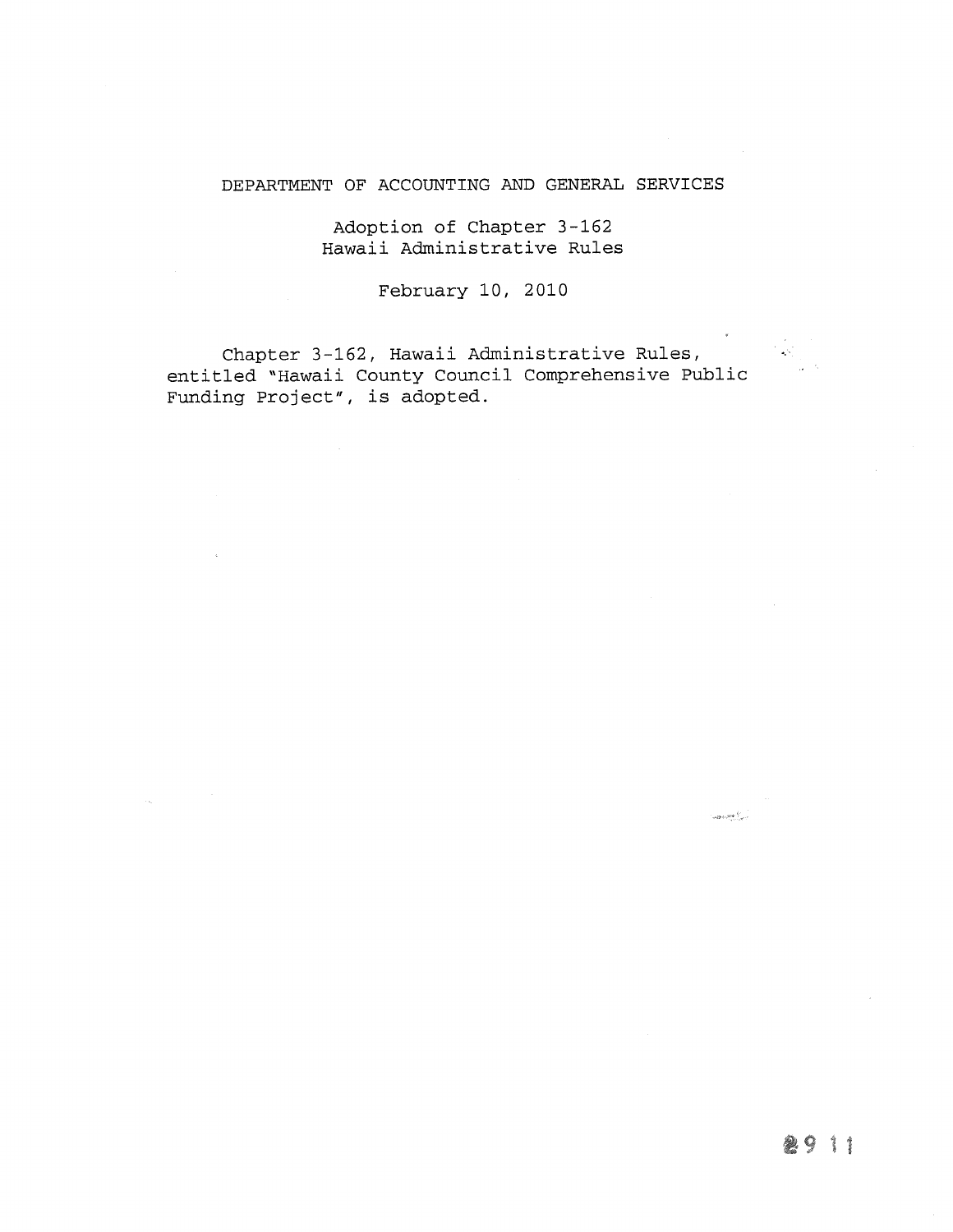## HAWAII ADMINISTRATIVE RULES

### TITLE <sup>3</sup>

#### DEPARTMENT OF ACCOUNTING AND GENERAL SERVICES

#### CHAPTER 162

## HAWAII COUNTY COUNCIL COMPREHENSIVE PUBLIC FUNDING PROJECT

| $$3-162-1$               | Voter's residence information included<br>on the application for certification             |
|--------------------------|--------------------------------------------------------------------------------------------|
| $$3-162-2$               | Public funds deposited in an account;<br>expenditures from the account                     |
| $$3 - 162 - 3$           | Public funds used only for expenditures<br>directly related to the candidate's<br>campaign |
| $$3-162-4$               | Directly related expenditures                                                              |
| $$3-162-5$               | Unauthorized expenditures of public<br>funds                                               |
| $$3-162-6$<br>$$3-162-7$ | "Personal expense," defined<br>Joint expenditures                                          |

§3-162-1 Voter's residence information included on the application for certification. (a) The residence address for each registered voter who makes a qualifying contribution and signs a candidate's application for certification as a comprehensive publicly funded candidate must be listed on the application.

(b) If the residence address for each registered voter who makes a qualifying contribution and signs a candidate's application for certification is not listed on the application, that voter's contribution and signature shall not be included in determining

162—1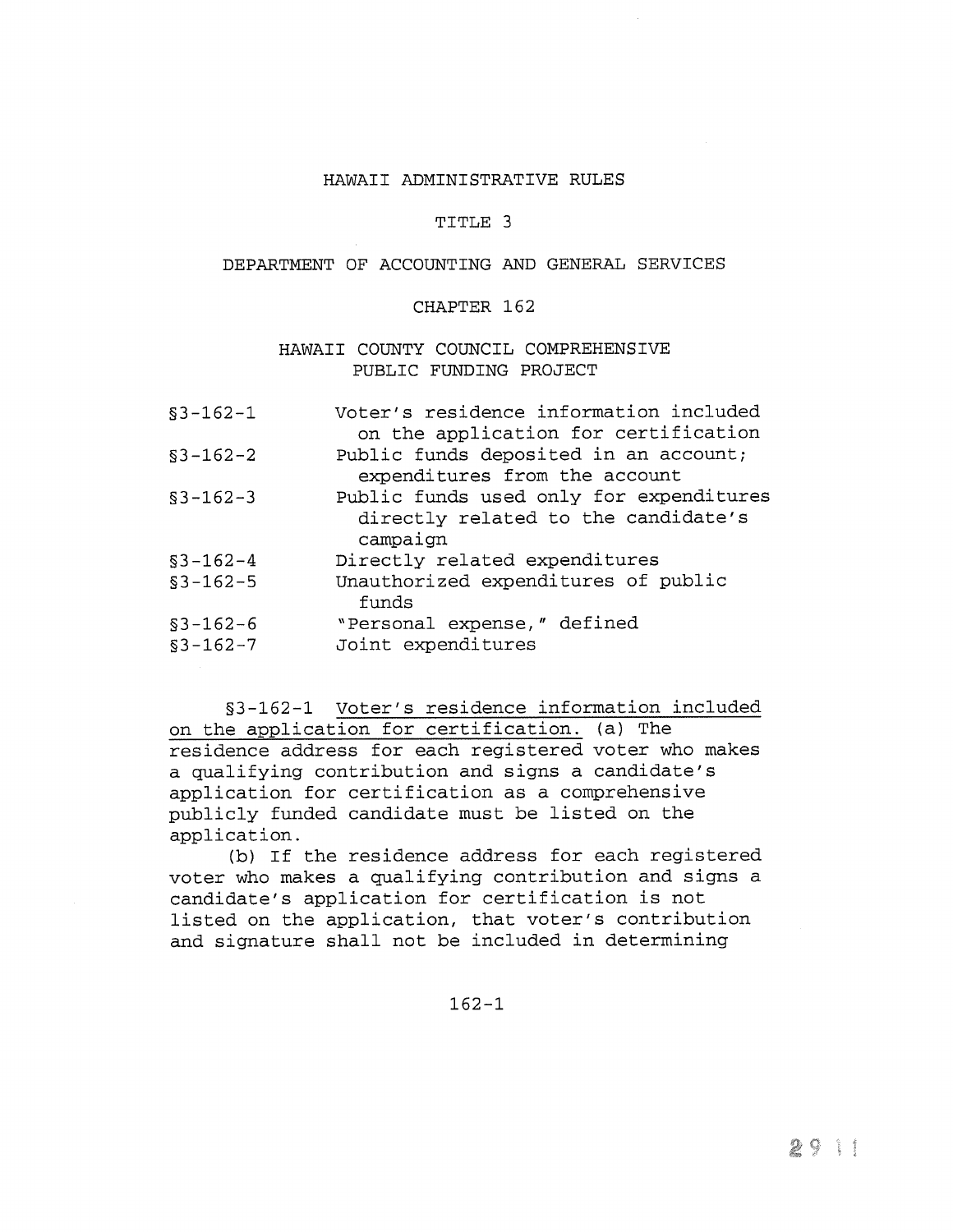whether the candidate has submitted at least two hundred qualifying contributions.

(c) <sup>A</sup> post office box number or post office box address or description of the location of the residence does not satisfy the requirements of a residence address of a registered voter as required in subsection (a). [Eff  $MAR$  082010 ] (Auth: HRS §11-193) (Imp: Act 244, SLH 2008, sections <sup>7</sup> and 8)

§3-162-2 Public funds deposited in an account; expenditures from the account. (a) <sup>A</sup> certified candidate shall deposit public funds, provided pursuant to Act 244, SLH 2008, in a depository institution checking account. Except as provided in subsection (b), the funds in this account shall not be commingled with other funds. Expenditures of public funds from this account shall only be made by the candidate or candidate committee's debit cards or bank checks.

(b) Personal funds used as seed money and surplus campaign funds used as seed money may also be deposited in the depository institution checking  $\bar{a}$ count. [Eff MAR  $\bar{0}$  8 2010 ] (Auth: HRS §11-193) (Imp: Act 244, SLH 2008, sections <sup>6</sup> and 16)

§3-162-3 Public funds used only for expenditures directly related to the candidate's campaign. (a) Public funds provided pursuant to Act 244, SLH 2008, may be used only for expenditures directly related to the candidate's campaign during the election for which the public funds are allocated.

(b) Expenditures for any other purpose are prohibited. [Eff $MAR$  0 8 2010 ] (Auth: HRS §11-193) (Imp: Act 244, SLH 2008, section 15)

 $162 - 2$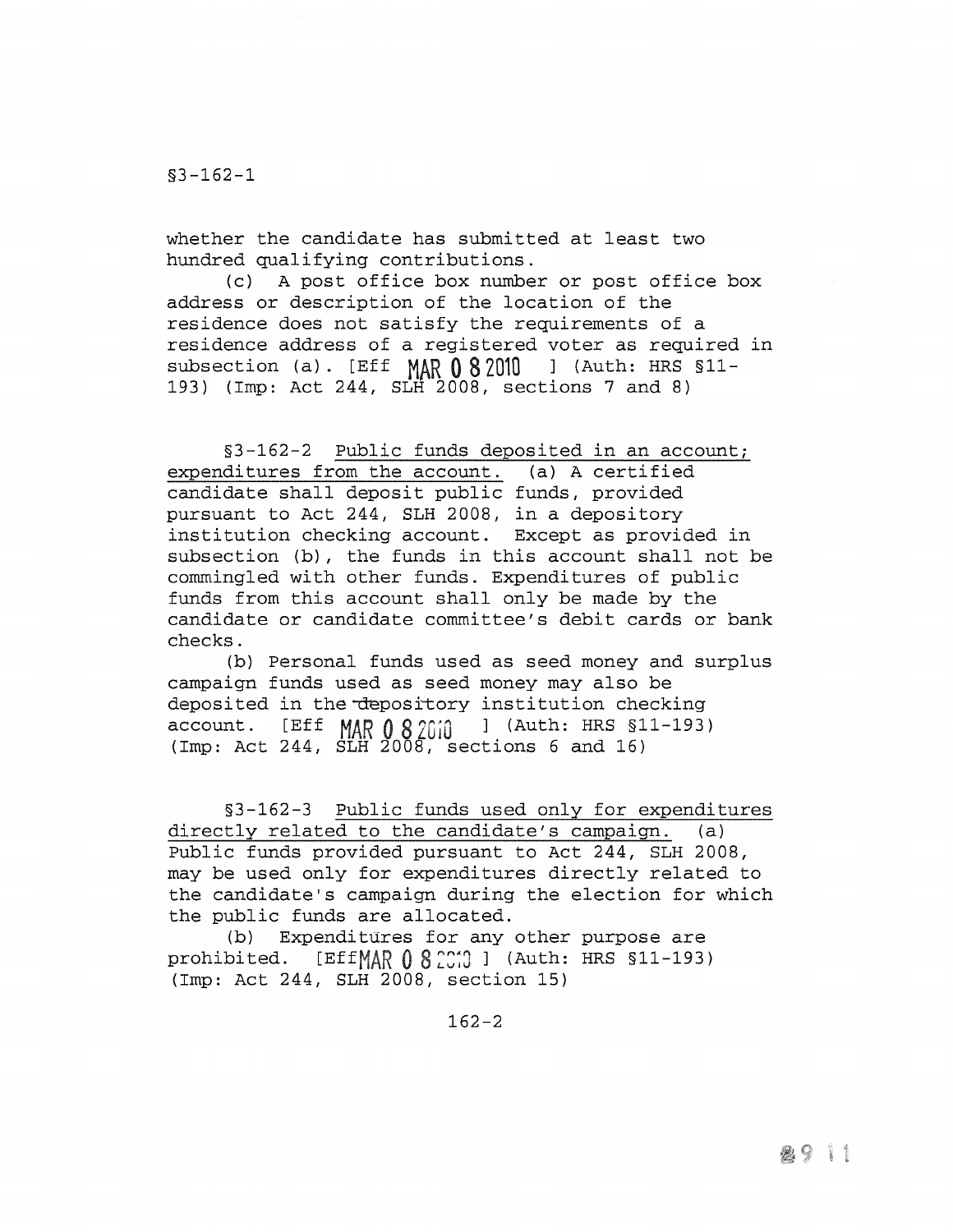§3-162-4 Directly related expenditures. (a) In determining whether an expenditure is directly related to the candidate's campaign during the election for which the public funds were provided pursuant to Act 244, SLH 2008, the circumstances of the expenditure(s) shall be considered, including the following:<br>(1) The timing of the expenditure;

- The timing of the expenditure;
- (2) Whether there is a high proportion of spending on a specific category of expenditure;
- (3) The reporting of the expenditure and documentation for the expenditure; and
- (4) Whether the expenditure was made to a family member or relative of the candidate, or to any individual or entity with whom the candidate has a business or other financial relationship.

(b) Expenditures for the following goods and services are presumed to be directly related to the candidate' s campaign:

- (1) Candidate filing fee;
- (2) Voter lists;
- (3) Rent for campaign headquarters;
- (4) Office supplies;
- (5) Advertising and publicity, including expenditures for producing, printing and broadcasting campaign literature;
- (6) Mailing;
- (7) Promotional event;
- (8) Mileage reimbursement for campaign meetings, voter contact, or volunteers not exceeding the current mileage rate adopted by the department of accounting and. general services at the time the vehicle is used;
- (9) Food and beverages at campaign meetings;

 $162 - 3$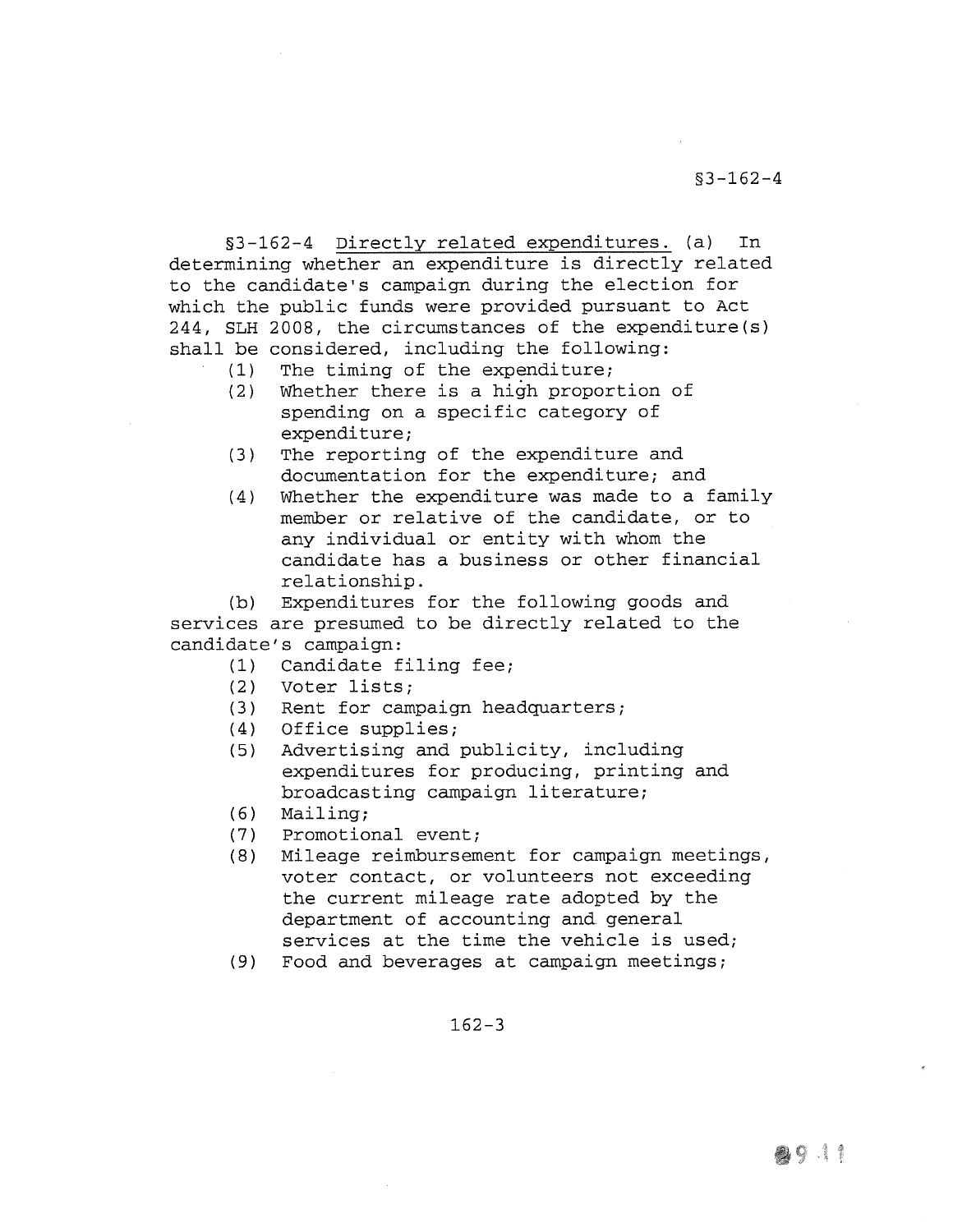- (10) Telephone, including cellular phones, and telephone banks;
- (11) Reasonable salaries for campaign staff and fees for consultants;
- (12) Website design, registration, hosting, and maintenance;
- (13) Campaign communications such as bumper stickers, signs, banners, T-shirts, or caps with a campaign logo or slogan; or
- (14) Sundry items such as pens, pencils, magnets, and stickers. [Eff  $MAP 0 82010$  ] (Auth: HRS §11—193) (Imp: Act 244, SLH 2008, section 15)

§3-162-5 Unauthorized expenditures of public funds. Unauthorized expenditures of public funds provided pursuant to Act 244, SLH 2008, include:

- (1) The candidate's personal expenses;
- (2) Money spent promoting or assisting another candidate or committee, including money spent to purchase tickets for an event held by another candidate or committee, whether or not the event constitutes a fundraiser as defined in Hawaii Revised Statutes section  $11 - 203;$
- (3) Donations to any community service, educational, youth, recreational, charitable, scientific, or literary organization;
- (4) Contributions to any political party;
- (5) Ordinary and necessary expenses incurred in connection with the candidate's duties as a holder of an office; provided that a certified candidate elected to office may carryover up to \$4,000 in public funds to

 $162 - 4$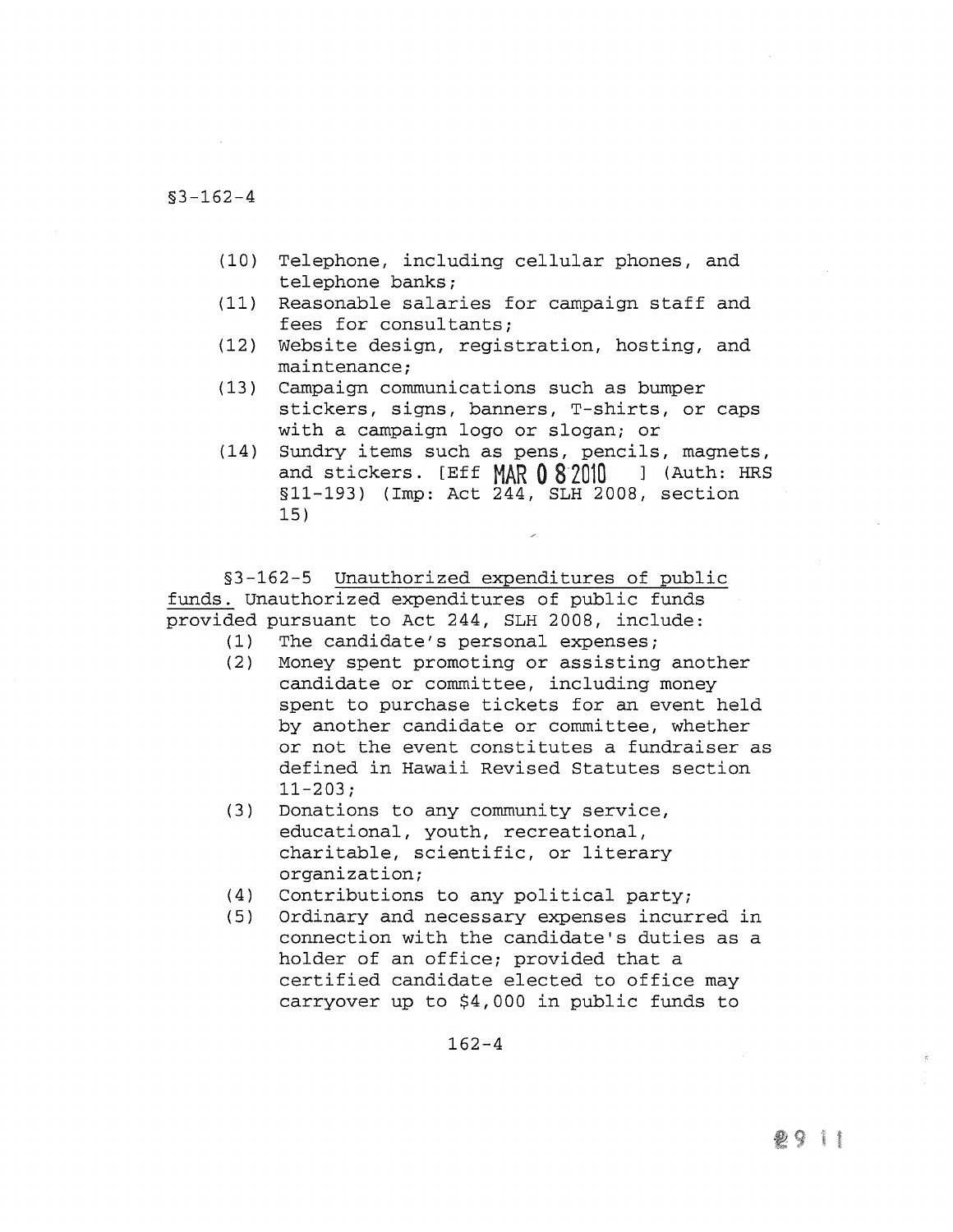pay for in-office constituent communications pursuant to Act 244, section 11;

- (6) Compensation paid to a candidate for services to influence the nomination or election of the candidate;
- (7) Compensation paid to the candidate's immediate family or relatives for services to influence the nomination or election of the candidate, unless the compensation is for bona fide services necessary to maintain a campaign to influence the nomination or election of the candidate and is comparable to the compensation paid to other persons in the community for similar services;
- (8) Money spent to pay any fine or penalty imposed pursuant to federal, state, or county law;
- (9) Money spent to buy gifts; or<br>(10) Expenses paid to host a post
- Expenses paid to host a post-election mahalo party for staff, volunteers, and supporters.<br>[Eff  $MAR$  0 8 2010 ] (Auth: HRS §11-193) ](Auth: HRS §11-193) (Imp: Act 244, SLH 2008, section 15)

§3-162-6 "Personal expense," defined. For purposes of section 3-162-5, "personal expense," means an expense that would exist irrespective of a candidate's campaign to seek nomination or election to office including, without limitation, the following:

(1) Household food items and supplies purchased for daily personal consumption by the candidate, a family member of the candidate, or candidate committee;

162—5